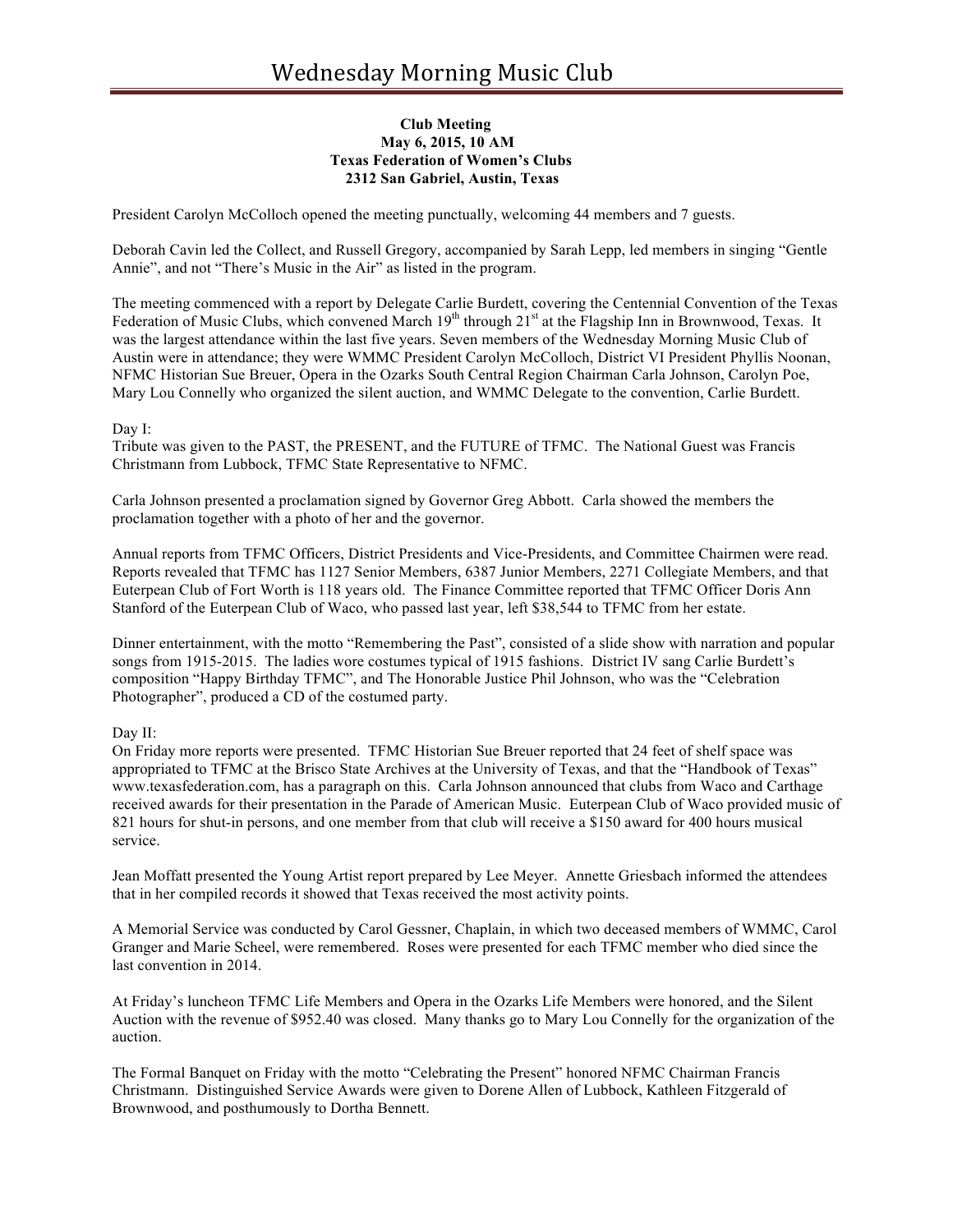New officers were installed to serve until April, 2017. (see attached report)

The musical high point was the recital by NFMC Young Artist Olga Krayterman in the evening at Methodist Church of Brownwood. Concluding the evening was a reception hosted by Carolyn Poe from WMMC.

# Day III:

Saturday's business was about the future. Around 2000 entries are expected in the 40<sup>th</sup> TFMC Junior Festival. May 23 at Texas State University in San Marcos. In 2014, over 5,000 students participated, and 1,193 Festival Cups were ordered, resulting in an income of \$22,728.

The South Central Region of TFMC sponsors Opera in the Ozarks. Jean Moffatt, Sue Breuer, and Carla Johnson gave reports and encouraged everyone to join OIO.

In conclusion, Carlie encouraged the WMMC members to attend the next State Convention March  $31^{\text{st}}$ -April  $2^{\text{nd}}$ , 2016 at the Holiday Inn on Lady Bird Johnson Lake in Austin. It will be sponsored by District VI, the district the WMMC is in. Also, a TFMC Board Meeting will be held in Dallas August 21<sup>st</sup>-22<sup>nd</sup>, 2015, and the NFMC Board Meeting of 2016 will take place in Tulsa, Oklahoma.

The convention closed with a luncheon with the theme "Looking to the Future and Celebrating 40 Years of State Festivals."

Carlie's report showed her enthusiasm for the intricate connectedness of local, state, and national music clubs, making it possible to meet people with the same interest at heart. (Full report attached)

## **The Concert Program was dedicated to National Music Week NFMC May 3-10, 2015:**

Russell Gregory was the program leader.

A few changes were noted. Kay Race changed her performance piece from *Andante con variazione* by Franz Joseph Haydn to *Sonata in D major, K 284* by Wolfgang Amadeus Mozart.

Unfortunately, Mary Parse, who was scheduled to play *Fantasiestücke, Op, 12* by Robert Schumann, could not be present.

*Five Sketches* by Jean Sibelius, beautifully played by Melanie Richards, were pure poetry.

*The Intermezzi and Rhapsody* by Johannes Brahms was played with great sensitivity by Felicity Coltman.

Sarah Lepp concluded the concert with a stunningly played *Ballade in F minor, Op. 52* by Frederic Chopin.

Program leader Russell Gregory with a "wow" asked for an extra round of applause for all the pianists' incredible performances.

Photographer Ashley Eledge was present to take pictures.

### **Business:**

The minutes of April  $1<sup>st</sup>$  and April  $15<sup>th</sup>$  were previously sent by e-mail and posted at the bulletin board. After corrections had been made, they were approved unanimously.

Carolyn McColloch reminded members that on the dining room table there were 134 different copies of sheet music mostly SSA for choir members or trios.